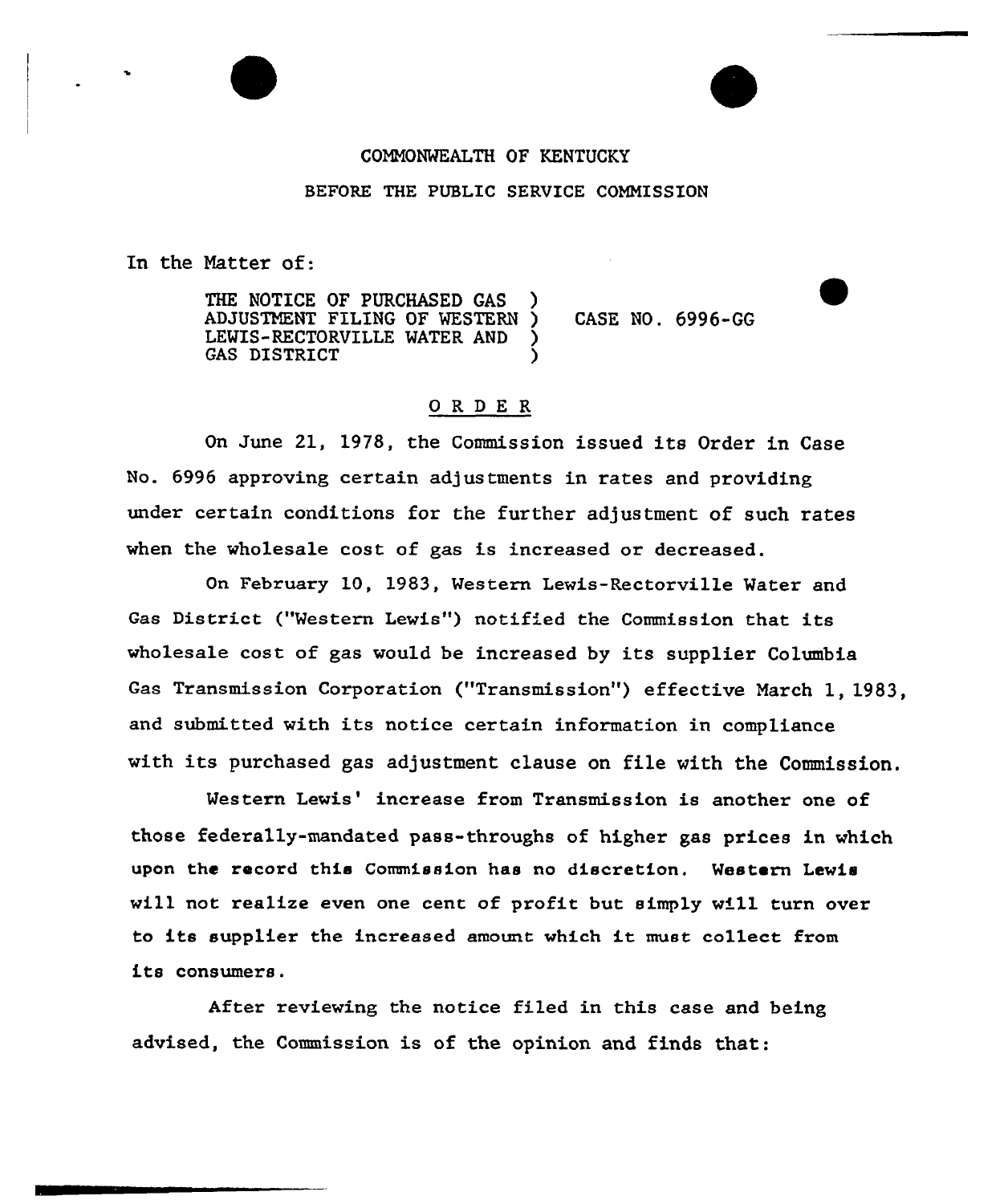

(2) The Public Service Commission is being asked to authorize a pass-through of a price increase that has been filed with the Federal Energy Regulatory Commission (FERC), Failure to allow this increase to be passed through to its retail consumers on a timely basis would be unfair and unjust to Western Lewis and would ultimately result in higher rates to its consumers. The Commission has (in writing) indicated its opposition to the procedures and xegulations used by FERC since 1975 to approve these supplier increases.

We are also actively presenting our views to FERC and to our Kentucky Congressional delegation concerning revisions to the Natural Gas Policy Act formulas allowing producers to so raise their prices and because of the action of FERC in allowing such increases to pass through to the transmission company and through it to the distributing company, in this case Western Lewis, this Commission has no real authority in the matter. Under federal law and actions, this Commission serves merely as the conduit for the final pass-through of the increased cost of gas to the consumers when, as here, the distributing utility makes no profit from the increased prices which it must pay for gas purchased from the transmission company.

 $-2 -$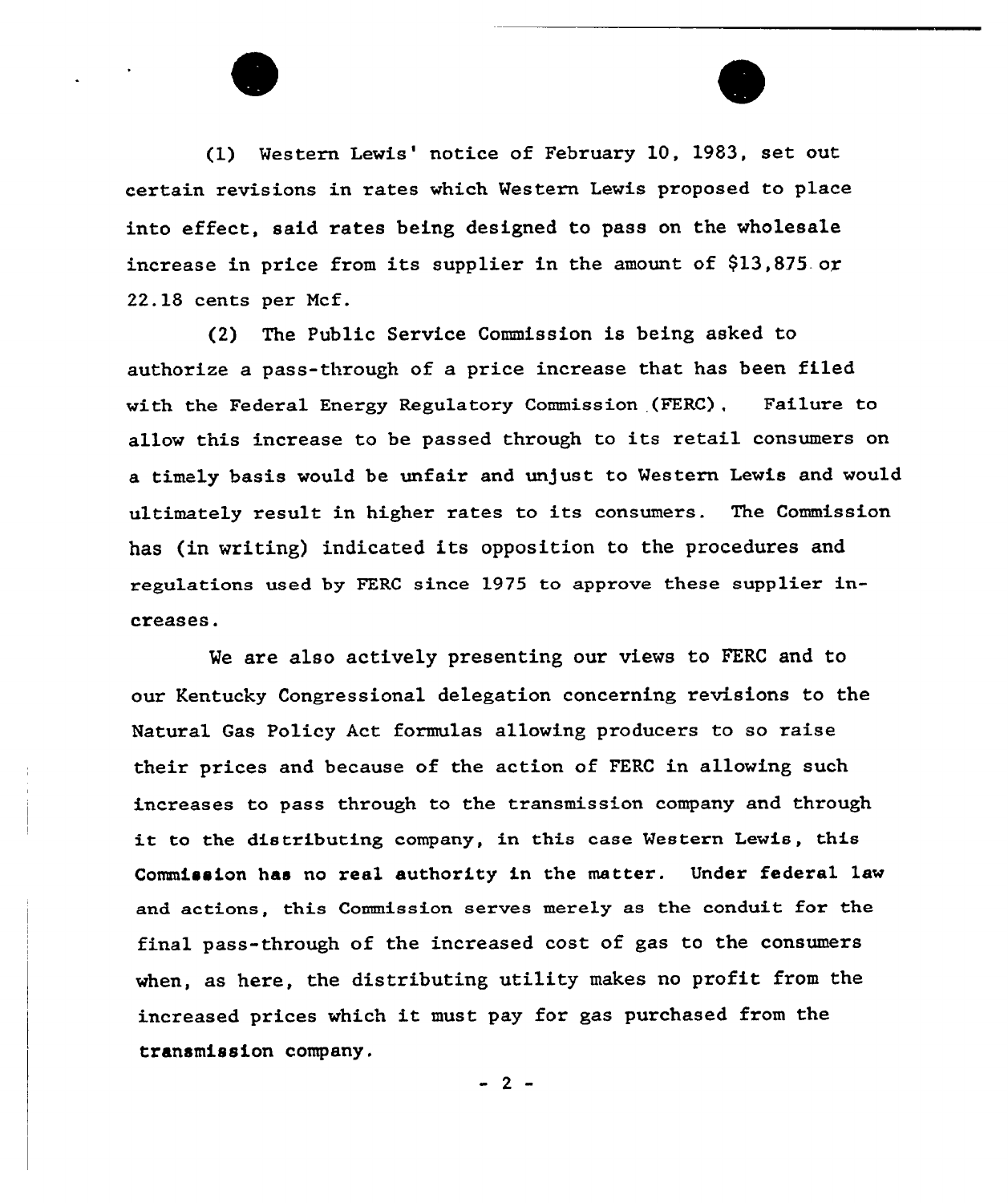(3) Western Lewis' notice of February 10, 1983, does not provide the Commission with the 20-day notice as required by statute. Therefoxe, the proposed rates should become effective on and after March 2, 1983, subject to refund.

(4) Western Lewis' adjustment in rates under the purchased gas adjustment provisions approved by the Commission in its Order in Case No. 6996 dated June 21, 1978, is fair, just and reasonable and in the public interest and should be approved effective with gas supplied on and after March 2, 1983, subject to refund.

IT IS THEREFORE ORDERED that the purchased gas adjustment sought by Western Lewis be and it hereby is approved effective with gas supplied on and after March 2, 1983, subject to refund.

IT IS FURTHER ORDERED that for the purpose of the future application of the purchased gas ajustment clause of Western Lewis, the base rate for purchased gas shall be:

| Columbia Gas Transmission Corporation       | Demand<br>$\sim$             | Commodity         |  |  |
|---------------------------------------------|------------------------------|-------------------|--|--|
|                                             |                              | $$4.8905$ per Dth |  |  |
| Columbia LNG Corporation                    | $\qquad \qquad \blacksquare$ | $6.0801*$ per Dth |  |  |
| *Includes Transportation Charge of \$0.4701 |                              |                   |  |  |

IT IS FURTHER ORDERED that within 30 days after the date of this Order, Western Lewis shall file with this Commission its revised tariff sheets setting out the rates authorized herein.

- 3 -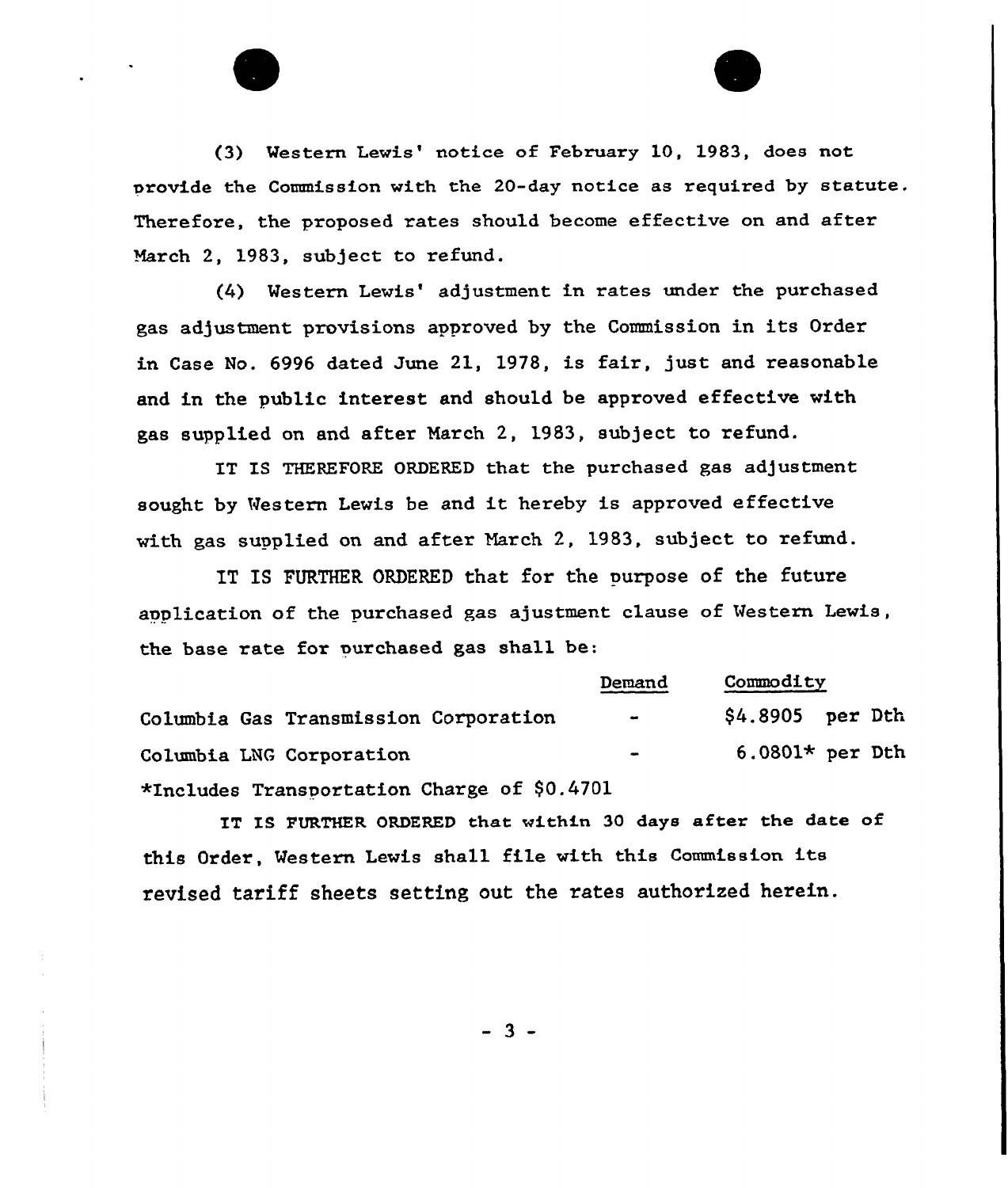

 $\ddot{\phantom{1}}$ 



Done at Frankfort, Kentucky, this 1st day of March, 1983. PUBLIC SERVICE COMMISSION

Fairmon Shull

Commiss .oner

ATTEST:

Secretary